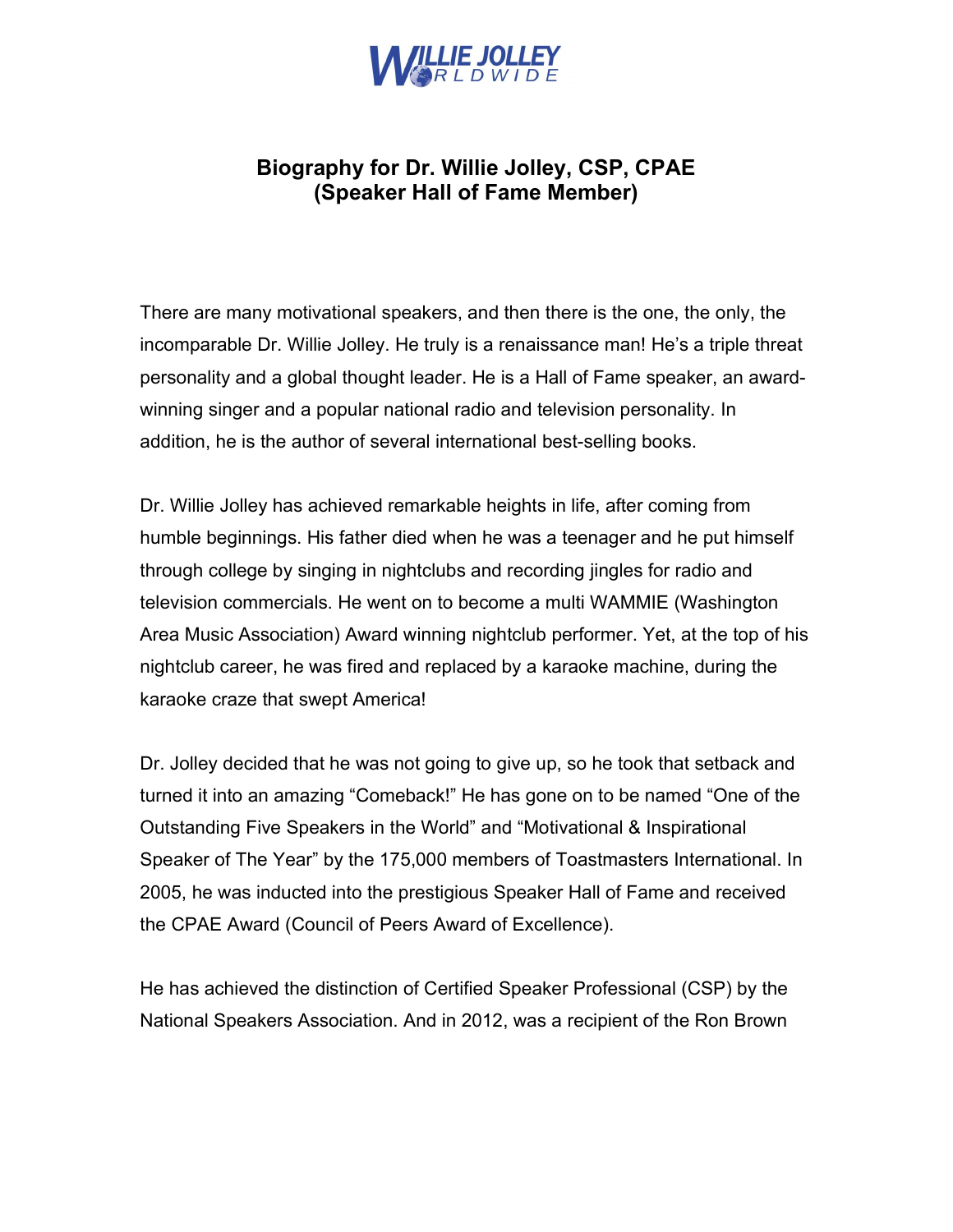

Distinguished Leadership Award. In 2013, he was named "One of the Top 5 Leadership Speakers" by Speaking.com. In 2018, he was named a "Legend of The Speaking Industry" by the Veterans Speakers Association.

Dr. Jolley started his speaking career as a drug prevention coordinator for the DC Public School System and went on to speak to millions of young people around the world. He produced and starred in the first PBS Special for teens, Dare To Dream, Dare To Win, which has become the #1 selling youth video in America. He was named "One of America's Top Youth Speakers" by Future Business Leaders of America (FBLA).

Dr. Jolley soon started receiving speaking requests from other industry sectors and went on to great success speaking to colleges, associations, and corporations. He was the expert Ford Motors called on in 2006, when they were on the brink of bankruptcy. He worked with Ford from 2006 to 2009, and they were able to reject a government bailout and go on to billion-dollar profits.

Dr. Willie Jolley became the featured speaker for The Moneywise National Tour in 2012 and in 2014 he was chosen to replace the legendary Zig Ziglar on the National Get Motivated Tour. On that tour he joined a who's who of worldrenowned speakers such as Les Brown, Shark Tank star Daymond John and sales guru, Tom Hopkins. Dr. Jolley was recently invited to be an "Personal Development Expert Artist in Residence" at High Point University, where Dr. Nido Qubein is president. He joins a list of high-profile individuals including Steve Wozniak, co-founder of Apple Inc., and best-selling author and leadership guru, Dr. John Maxwell.

Dr. Jolley was the first African American President of the Washington, DC Chapter of The National Speakers Association (NSA) and was able to double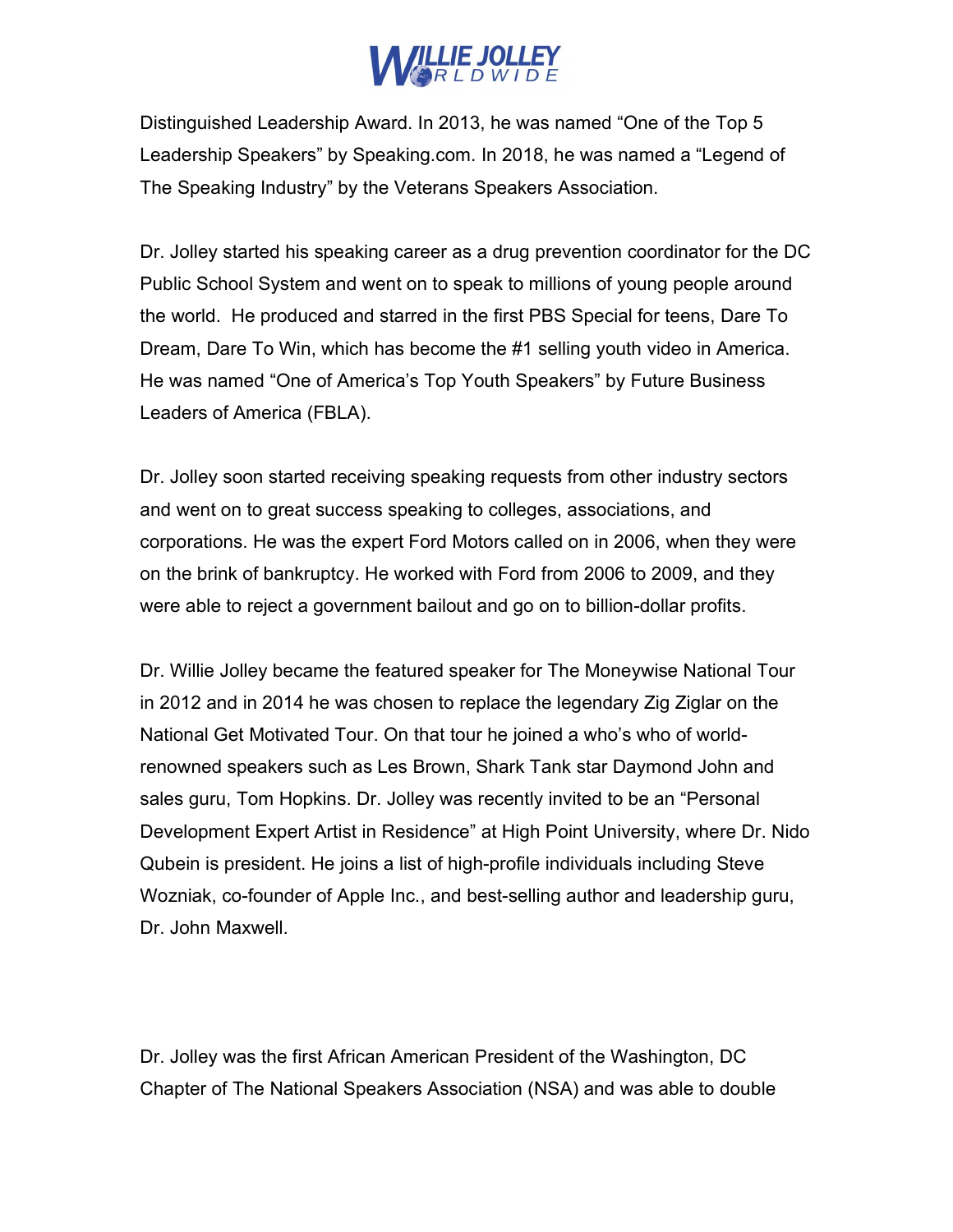

membership and revenues in one year. As a result, he went on to become the first African American elected to the National Board of NSA. He is a former Chairman of The Speaker Hall of Fame Leadership Committee and is the first African American to hold that position.

Dr. Willie Jolley uses his public platform to pursue his mission of empowering and encouraging people to rise above their circumstances and maximize their God-given potential! No matter the venue, from his exciting global television appearances to his Sirius XM radio show to corporate audiences like Walmart, General Motors, Comcast, Verizon, Marriott, Johnson, and Johnson Dubai, Coca-Cola US, Coca-Cola South Africa, Prudential Australia, and Prudential Malaysia or The Million Dollar Round Table. Dr. Willie Jolley keeps it moving with high energy and enthusiasm. He delivers powerful nuggets on how every person can live a better life and win more, every day!

Dr. Willie Jolley is the author of several international best-selling books including, It Only Takes A Minute To Change Your Life, A Setback Is A Setup For A Comeback, Turn Setbacks Into Greenbacks and An Attitude of Excellence (which was endorsed by former Ford Motors CEO, Alan Mulally and Dr. Stephen Covey, author of the landmark book, The 7 Habits of Highly Effective People). And contributing author of Chicken Soup for The Christian Soul, where he is featured on the front cover with Joyce Meyer, Dr. Tony Campolo and Naomi Rhode. Dr. Jolley is co-author, with his wife of 37 years, Dee Taylor-Jolley, of the popular marriage book, Make Love, Make Money, Make It Last - 10 Secrets To Shape A Great Marriage!

Dr. Jolley is a popular media personality and can be heard daily on the syndicated "Get Up Mornings with Erica Campbell" show on the Radio One Network and weekly on his #1-rated The Willie Jolley Wealthy Ways Show on Sirius XM Channel 141. His popular podcast, The Willie Jolley Wealthy Ways